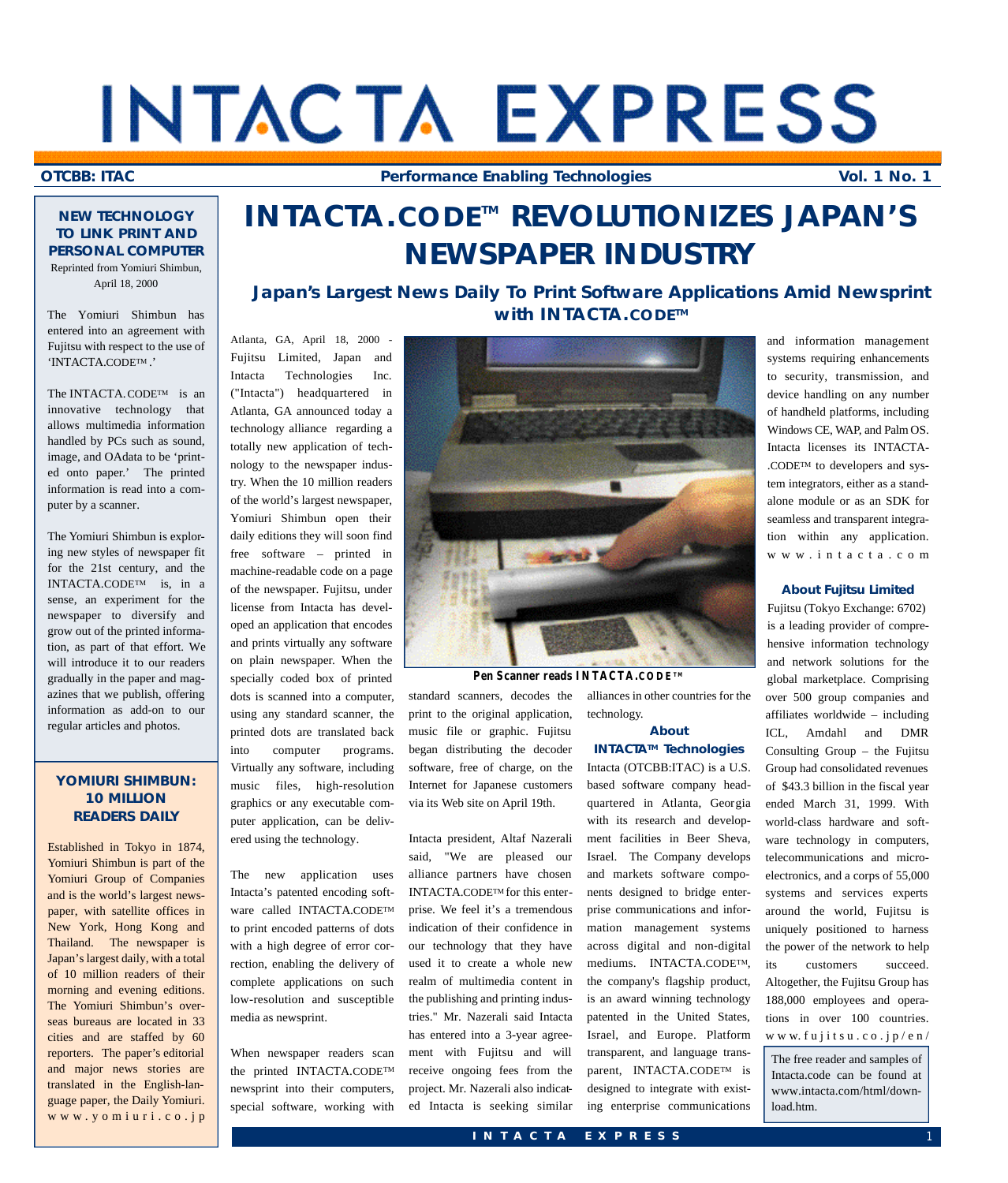#### **DAILIES INK LINKS TO ON-SCREEN CONTENT**

#### **Technology: Adding Bar Codes to Newsprint**

#### **by Jim Rosenberg**

Reprinted from Editor & Publisher May 17th, 2000

Just when it seemed that the dot-com-driven boost in runof-paper advertising was about to crest, the information age may soon put just the slightest bit more ink onto newspaper pages. It may even make the newspaper the preferred vehicle for a new kind of product sampling that moves the oftenmanual inserting process from the mail-room floor to the digital desktop. The larger significance, however, would seem to lie in the beginnings of the digital convergence of multiple media.

So forget disks or downloads. Newspaper and insert printers can now produce scannable codes that in one case take readers to Web sites and in another supply the content directly. Both applications offer possibilities for enriching editorial and advertising content within minimal page space. On the ad side, the beauty of software is that sample content can be provided in scannable printed form, essentially converting cumbersome product sampling into ROP advertising. And the machineinsertable free-standing insert, through use of proposed peeloff cards and a card reader, may soon also benefit from similar encoding technology.

#### **Japan Leads the Way**

Working with Fujitsu Ltd., Atlanta-based Intacta Technologies Inc. provided software to Yomiuri Shimbun, the world's biggest daily. Licensed by Intacta, Fujitsu developed a way to print machine-readable code in ink on the newsprint, right along with the news, sports scores, and pictures.

Based on data-transmission security technology developed for the Israeli military by Intacta Labs Ltd., Beer Sheva,



#### **YOMIURI SHIMBUN INTRODUCES INTACTA.CODE™ TO ITS PAGES** Excerpt translated from Yomiuri Shimbun, April 18, 2000

Sound and animation popping out of a newspaper page – the new technology of printing electronic data onto paper called INTACTA.CODETM will make a grand entry in our Yomiuri Shimbun. Any type of electronic data is printable. A 'Paper floppy'is born, in other words, by bridging multimedia and print that is cheap and capable of mass distribution.

Music will come out of your news page; you can recreate the entire game of the Japanese Chess Championship. The INTACTA.CODETM is indeed a dream-come-true system that extracts a wide variety of electronic data from a newspaper page. Such electronic data as related to a given article can be taken out from the same page.

Conventionally you can enjoy electronic data of image or sound only from a floppy, CD-ROM, or a connection with a network such as Internet.

These formats provide you with a large amount of information, but are certainly removed from the print media in the user friendliness because you cannot find the article in the paper without search in the CD-ROM or you have to type in the correct web address (URL) to retrieve it from the web site.

The INTACTA.CODETM, on the other hand, enables the reader to retrieve articles, photos, and music to his computer without the trouble of going through another medium thanks to the fact that an article and its related data are printed in the same space. URL addresses that often frustrate users with own typing errors will be in the code, which makes the target page just a click away.

Another benefit is that you can reproduce the information at any time as long as the printed page is kept. In essence the system integrates the features of the two media: the print that you can view an entire page and store easily and the electronic data that is multimedia in nature.The INTACTA.CODETM is a sort of encryption in which digital data is expressed as a collection of dots. It is read by a scanner to recreate sounds, animated images, programs and other information on a personal computer. It is in the same league with the bar code that you are familiar with at supermarkets. While the bar code has lines of different thickness placed in one direction (two-dimension), the INTACTA.CODETM can change the volume of information to be contained in a given space by adjusting the density of its pattern.

In the case of newspaper, one square centimeter of INTACTA.CODETM on a page can contain as many as 100 characters in alphabets and numbers. No specialized scanner is required in contrast to the bar code. You need only a scanner, a personal computer, and the Intacta reproduction software.

You need to have a computer operating on Windows 95/98/NT4.0. The scanner has to be 300dpi or better in resolution. Either a flat-bed or pen-type scanner is fine but not a sheet-feeder type. Sound software such as Mediaplayer will be needed for sound reproduction.

the code appears in a box as printed spots that can be scanned into a computer "using any scanner" able to distinguish at least 300 dots per inch, according to Intacta. The data represented by the spots can be of any sort text, music, color graphics, or an executable computer application — and remains in native format, according to Sales Development Director Todd Dombrowski.

The company says its INTACTA. CODETM "high degree of error correction" permits accurate delivery of code on substrates that allow relatively low resolutions and that are easily rumpled or damaged.

Complete, accurate reading "even after random damage affecting up to a quarter of the … surface," is possible because "we randomly make the data redundant," explained Altaf Nazerali, Intacta's president. That amount of redundancy can be increased or decreased. On a computer, Intacta's viewer software (which translates the dots) recognizes incomplete data and reconstitutes it from the redundant content.

On April 19, Fujitsu began dis-

tributing the Windows-only software free to Japanese customers via Yomiuri Shimbun's Web site. The three-year license awards ongoing fees to Intacta, which seeks partnerships in other countries. An unnamed European daily soon will print the code. Nazerali said Intacta probably would give the software to papers for a single, limited-time, editorial-use fee and for a per-use fee in advertising. The paper introduced the code to readers with snippets of song (42 seconds' worth from a 3/8-by-3 inch strip of code) and animation, and is awarding prizes for successful scans. Yomiuri Shimbun is using the code to augment its printed stories and photos.

In New York last week to explore business opportunities with U.S. newspaper publishers during their annual convention, Dombrowski said Yomiuri Shimbun's Web-site offer had more than 300,000 takers in the first 36 hours, with another 10,000-plus asking for distribution via CD. Within two days, papers elsewhere in East Asia were inquiring about INTACTA.CODETM continued page 3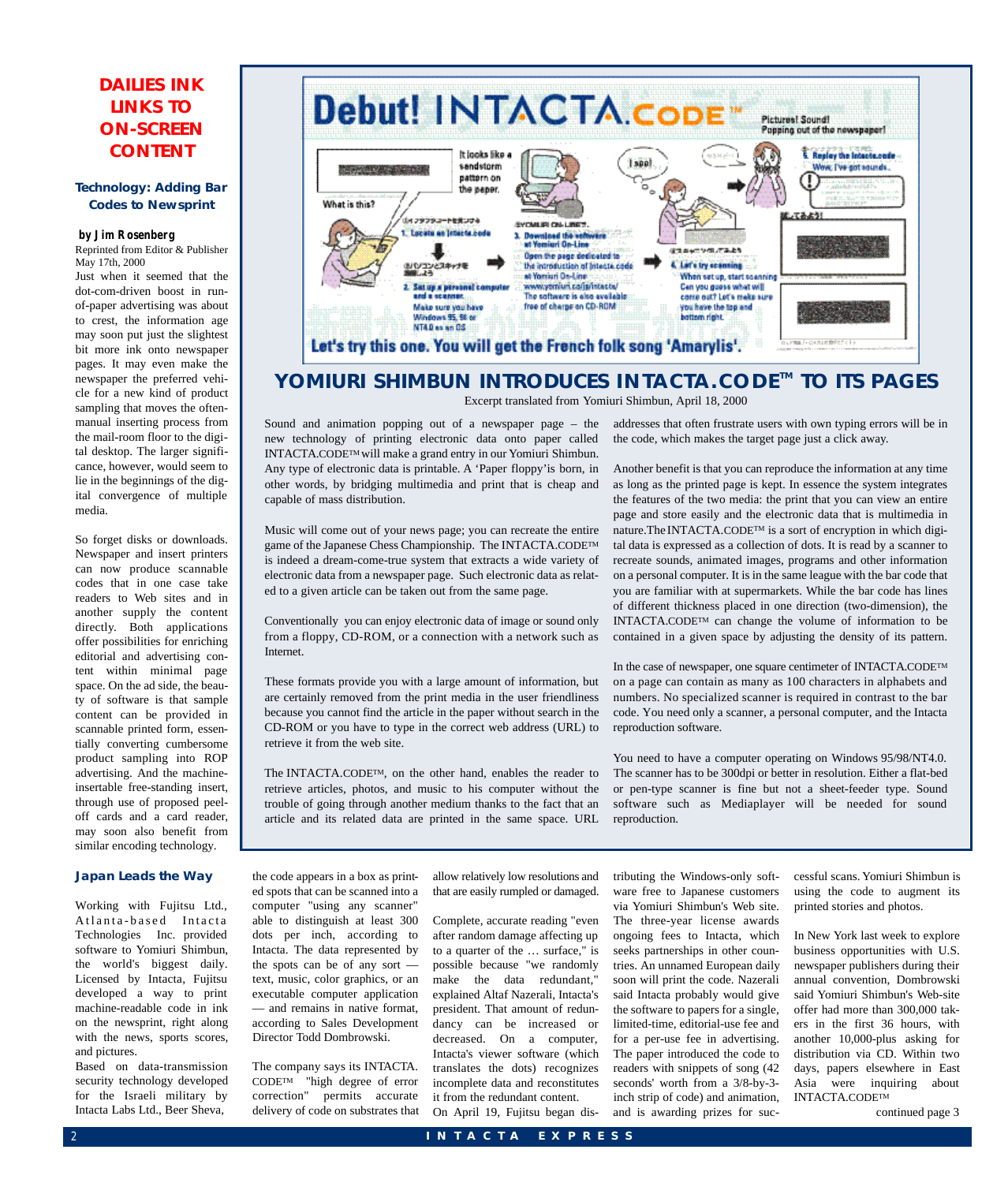### FYI:nfo

#### **NEWS AND NOTES FOR THE RECORD**

#### **Dotty Idea Perfect For Papers** Daily Telegraph April 27th, 2000

#### **by Mark Ward**

SOON you could be downloading software, music and special offers direct from your newspaper. American researchers have found a way to encode almost any kind of computer program or multimedia file as a panel of dots that can be printed on paper. The dots can be converted back into software or music tracks by passing a standard scanner over the pattern. Once the data dots have been scanned a computer can turn them back into their original program using special software. The program to do the converting is being made freely available on the internet.

Researchers at Atlanta-based Intacta came up with the system that can turn music files, high resolution images, video clips or software programs into the coded dots. Now Intacta is working on ways to get mobile phones and other hand held devices using the system.

#### **Emerging Technology** Music from Your Daily Paper PDAC Newsletter May 20, 2000

**by Susan Gustafson**

Open your newspaper and place it on your scanner to add the latest song from your favorite band or clips from this week's movie releases to your Pocket PC. No, this is not just a fantasy. Using

software provided without charge by Fujitsu, more than 10 million readers of Japan's largest daily newspaper are able to do that right now. The software turns scanned rectangles of apparently random dots into readable files. What an exciting way to distribute multimedia information to a wide audience.

But what's even more exciting is the enabling technology that makes it possible to accurately scan a file printed at relatively low resolution on newsprint and have it readable even if the paper arrives folded and wrinkled.

The technology, developed in Israel, is called INTACTA.  $CODE^{TM}$ . It offers the speed, accuracy, and security needed for all types of data transmission. The INTACTA.CODE™ software encodes, compresses, then transmits with error correction and security. Transmission can be via print or via a wired or wireless connection. Decoding software is used on the receiving computer.

Fast, accurate, and secure data transmission is essential for people using PDAs for business. In most cases, we have relatively slow connections, so data compression saves time. The data is important to us and to our businesses, so whether we are transmitting our personal information to a desktop computer or a contract to a customer, accuracy is essential. And as wireless connections become more prevalent, secure data transmission will be even more important.

Intacta has the technology to provide speed, accuracy, and security. INTACTA.CODETM is versatile and could become an industry standard if OEMs include it in ROM. If that does not happen, Intacta Technologies Inc. will have to market the software to large companies, one company at a time. Because both encoding and decoding software is required, this is not a solution likely to be sold to individual consumers. Except, of course, for the software that allows you to translate dots on paper to music on yourPocket PC. Watch your local newspaper. It could be coming soon.

The free reader and samples of INTACTA.CODETM can be found at www.intacta.com/html/download.htm.

#### **Surf The Newspaper** eWEEK from ZDWire May 22, 2000

**by John Dodge**

Newspapers, the quintessential old-technology medium, are going digital.

In a test of new technology from Intacta , London's Express newspaper last week ran a page with a collection of seemingly meaningless dots that, when scanned onto a computer hard drive, could be played as a video clip. The INTACTA.CODETM technology required a typical table-top docudecoding software.

Besides video clips, the code can deliver music files, high-resolution graphics and any executable software.

Intacta's technology includes a hefty dose of error-correction expertise so that it can translate the dots even when some of the newspaper ink smears, officials of the company said.

Japan's Yomiuri Shimbun newspaper is also testing the Intacta technology. Earlier this month, the Charleston (S.C.) Post and Courier began printing alongside some stories and advertisements bar codes that, when scanned with a reader from developer GoCode, call up a Web site on readers' computers.

#### **Turn Our Black Snow Into Peter Snow**

Daily Express

May 17th, 2000 DAILY EXPRESS readers can today take part in an experiment that borders on the worlds of science fiction and James Bond: Using a computer file printed on an ordinary newspaper page. No, that isn't a picture of black snow printed alongside on the right: The mass of dots is encoded digital information for the computer file. All you need is a computer with Internet access and a scanner. Working with tonight's Tomorrow's World on BBC 1, you can turn this bit'of the Daily

ment scanner and specialized Express into a video clip of presenter Peter Snow.

> On the programme, which starts at 7pm, Snow will show viewers how the revolutionary technology turns paper into computer files. Produced by American software company Intacta, printed dots can be turned into anything from a word processing file or spreadsheet to graphics, audio and video files. You could carry a music album in your wallet. In tonight's show, Express readers will be asked to go to the Tomorrow's World site at www.bbc.co.uk/tw There you'll be linked to a stepby-step guide to converting our picture alongside into the video clip. There will be a simple piece of decoding software to download and information on downloading video-playing software if it's not installed on your computer.

#### **Newspaper To Print Software Code** The Atlanta Journal April 19, 2000

Intacta Technologies announced a deal Tuesday with Fujitsu that will print software code in a Japanese newspaper --- a technology that the companies believe could radically change the newspaper industry.

The software code will be included in a coming edition of the Yomiuri Shimbun --- the world's largest newspaper, which has about 10 million readers, the companies said.

#### **Dailies Ink Links** continued **Working With INTACTA.CODE™**

INTACTA.CODE<sup>TM</sup> can be transmitted as a bitmap graphic, attached to an e-mail message, faxed, or hand delivered as a printout. To give some idea of the ratio of file size to printed area, Nazerali said code covering an 81/2-by-11-inch piece of paper corresponds to 100-120 KB of data. "In specialized applications, we can increase that," he said. Data volume varies with pattern density. INTACTA.CODETM is now printed only in black,

but process-color patches are under study, said Dombrowski, who added that, if scannable, multi-color patches could boost data density within a given print area.

A page of code in Business Week could carry AT&T's entire annual report, according to Nazerali. Given the ratio, however, he conceded that it is unlikely to be suitable for an applications program, although a stripped-down demo file or certain small Palm and CE applications may be possible.

Dombrowski suggested that an online site or service that advertises a temporary generic user name and password in newspaper-printed code could further benefit by asking that similarly encoded subscriber information on the delivery label also be scanned.

Code boxes can bring extra information to printed ads (and updated information to printed catalogs) or take readers to Web sites in a fashion similar to small scannable bar codes that other firms have developed. Nazerali said Japanese readers already use the code to connect to baseball teams' Web sites. Nazerali credited INTACTA-.CODETM with packing "significantly more data in the same amount of space" as a bar code. It is also, he noted, more accurate than optical-characterrecognition software (and works with any language or alphabet). On-screen but offline, the editorial possibilities are tantalizing. The same attribute - similarity to certain types of random print screening - that allows the code to be used as a concealed form of document authentication also

allows different information to occupy the same space on a page. For example, used as background in a graphic or instead of solid black in a big headline, the code could be used to call up additional information, the full text of a speech, a translation, or a sound (speech) file for the blind or visually impaired.

The Company also is investigating use of the same encoding,compression, and error-correction technology to overcome transmissionquality and speed/bandwidth problems in strictly electronic media.